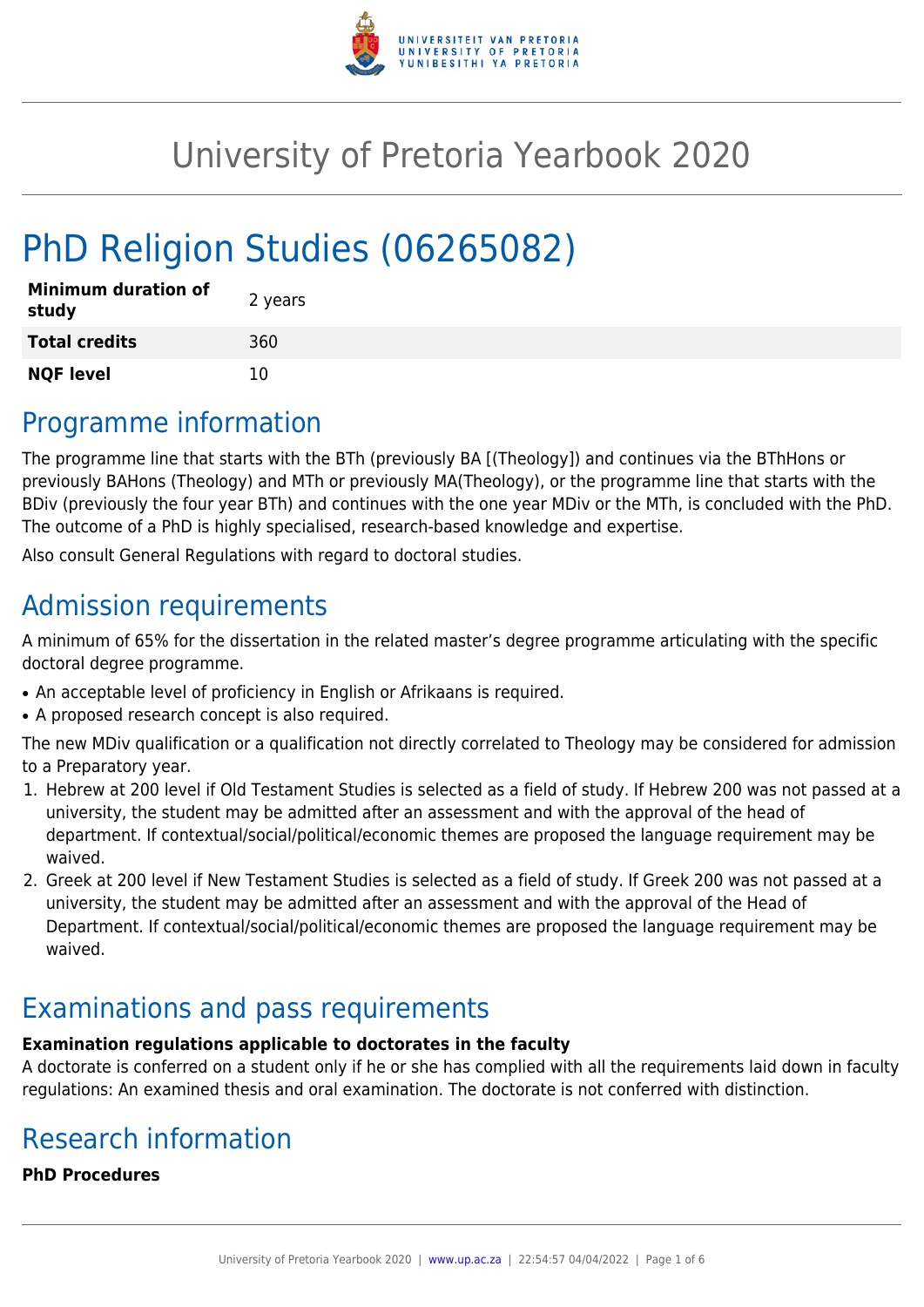

To be read in conjunction with G.50 (4)

First year PhD students will be called for a proposal defence by their respective departments in the format deemed appropriate by the department. Only with the approval of the proposal at this departmental defence will a PhD student be allowed to register for a second year.

#### **Evaluation of the thesis Examiners' reports**

- i. Every examiner independently and individually submits a report to the Head: Student Administration. The reports are treated confidentially.
- ii. Every report has to contain one of the following recommendations:
- (aa) that the degree be conferred without any changes to be made to the thesis by the candidate;
- (bb) that the degree be conferred as soon as minor changes have been made to the thesis by the candidate, to the satisfaction of the head of the department;
- (cc) that the degree be conferred as soon as the candidate has made major changes to the thesis to the satisfaction of the examination panel;
- (dd) that the thesis does not meet the required standard, but that the candidate be invited to review the thesis and to resubmit the thesis at a later stage for re-examination;
- (ee) that the thesis be rejected and that the candidate does not pass.
- iii. The examiners' reports are made available to the relevant head of department by the Head: Student Administration.
- iv. In the case of a thesis, the examiners' recommendations made in terms of G.50.4(d)(ii) are preliminary in nature and subject to the successful completion of revisions as required by the examiners and the recommendation of the Postgraduate Committee.
- v. If the examiner's reports are conflicting or scenario ii (cc) is relevant, the candidate should be called for oral questioning to confirm the recommendation of the panel. In this case:
- (aa) The head of department arranges and chairs an oral examination during which the candidate is required to do a presentation on the thesis. The examiners appointed in terms of G.50.4(a) constitute the examination commission for the oral examination. If an examiner cannot participate in the examination the supervisor calls upon one of the substitute examiners appointed in terms of G.50.4(a) to act as a member of the examination commission.
- If the head of department is the supervisor, a head of department from one of the other departments must be appointed.
- After the presentation by the candidate, the examination commission constitutes a closed meeting chaired by the relevant head of department to consider the success of the candidate's representation, to review all the examiners' reports and to submit a consolidated report to the Postgraduate Committee with one of the following recommendations:
- that the degree be conferred:
- that the thesis does not meet the required standard, but that the candidate be invited to review the thesis and to resubmit it at a later stage for re-examination; or
- that the thesis be rejected and that the degree not be conferred on the candidate.

(bb) In the case of G.50.4 (d)(ii)(aa), the supervisor provides a short report on the result to the Postgraduate Committee for recommendation to the Dean.

(cc) If the examiners recommend revisions as set out in G.50.4(d)(ii)(bb) to (dd) these revisions must be completed and the revised thesis submitted to the supervisor and the head of department, or the examination committee, as required.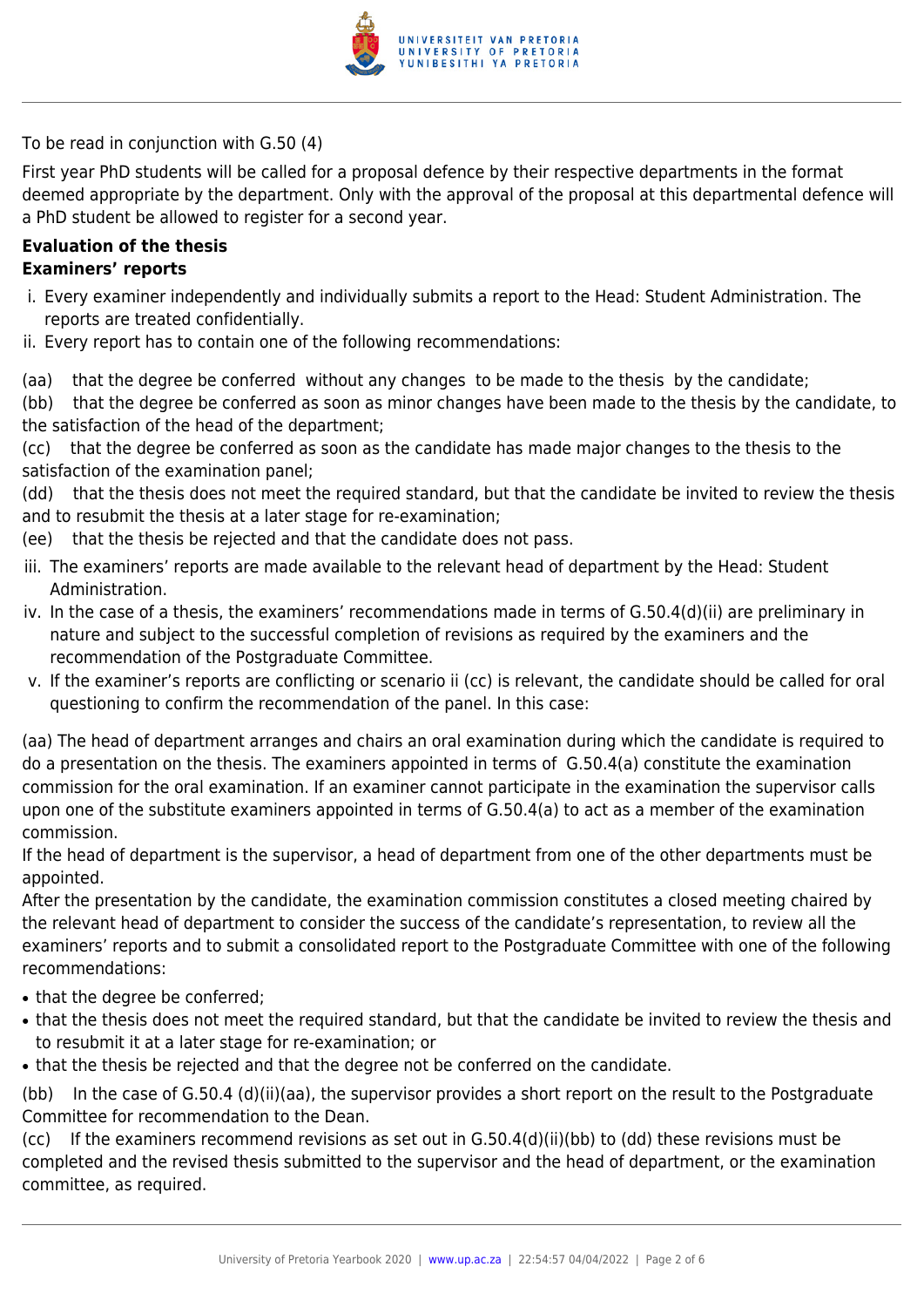

(dd) The supervisor in consultation with the head of department makes the relevant section(s) of the examiners' reports available to the candidate in accordance with G.50.4 (e)(iii) in order for the necessary changes to be made to the thesis before the review or re-examination.

(ee) If deemed necessary by the Chair of the Postgraduate Committee, the examination commission may be constituted in a closed meeting (which may be telephonic or electronic), chaired by the head of department, to consider the revised thesis, to review all the examiners' reports and to submit a consolidated report to the Postgraduate Committee.

- vi. If all the examiners recommended in terms of G.50.4(d)(ii)(ee) that the thesis be rejected, the supervisor and the head of department review the examiners' reports and submit a consolidated report to the Postgraduate Committee.
- vii. The Postgraduate Committee makes a recommendation to the Dean as Chair of the Faculty Board, as follows:
- (aa) that the degree be conferred; or

(bb) that the thesis does not meet the required standard, but that the candidate be invited to revise the thesis and to resubmit it at a later stage for review, by the head of the department; or

(cc) that the thesis does not meet the required standard, but that the candidate be invited to revise the thesis and submit it for re-examination by the examination committee; or

(dd) that the thesis be rejected and that the degree not be conferred on the candidate.

#### **Article for publication**

- Unless Senate, on the recommendation of the supervisor, decides otherwise, a student, before or on submission of a dissertation, must submit at least one draft article for publication in a recognized academic journal and in the case of a thesis, must submit proof of submission of an article issued by an accredited journal, to the Head: Student Administration.
- The draft or submitted article, as the case may be, should be based on the research that the student has conducted for the dissertation/thesis and be approved by the supervisor if the supervisor is not a co-author.
- The supervisor shall be responsible for ensuring that the paper is taken through all the processes of revision and resubmission, as may be necessary. Conferment of the degree may be made subject to compliance with the stipulations of this regulation.
- i. A thesis of international standard on a topic in the field of Theology must be submitted and defended in public before the Faculty.
- ii. Prospective doctoral students register for Theology Doctoral Preparatory (Code 06290001) if so determined by the Admission Committee of the Postgraduate Committee.
- iii. The registration period for Theology Doctoral Preparatory is maximum one year, and the student must prepare a substantial research proposal under supervision of the supervisor. If necessary, the supervisor may prescribe additional fundamental material (eg research methodology) which is essential for the preparation of the thesis, to be studied and assessed formally.
- iv. Once the supervisor has completed the assessment to his or her satisfaction and the research proposal is recommended by the relevant head of department and approved by the Research and Ethics Committee of the Faculty of Theology, the student will be allowed to register for the appropriate doctoral programme.

## General information

#### **Registration for postgraduate programmes**

#### **1. Concurrent registration for a second postgraduate programme**

No student is allowed to register for more than one postgraduate programme concurrently, except where the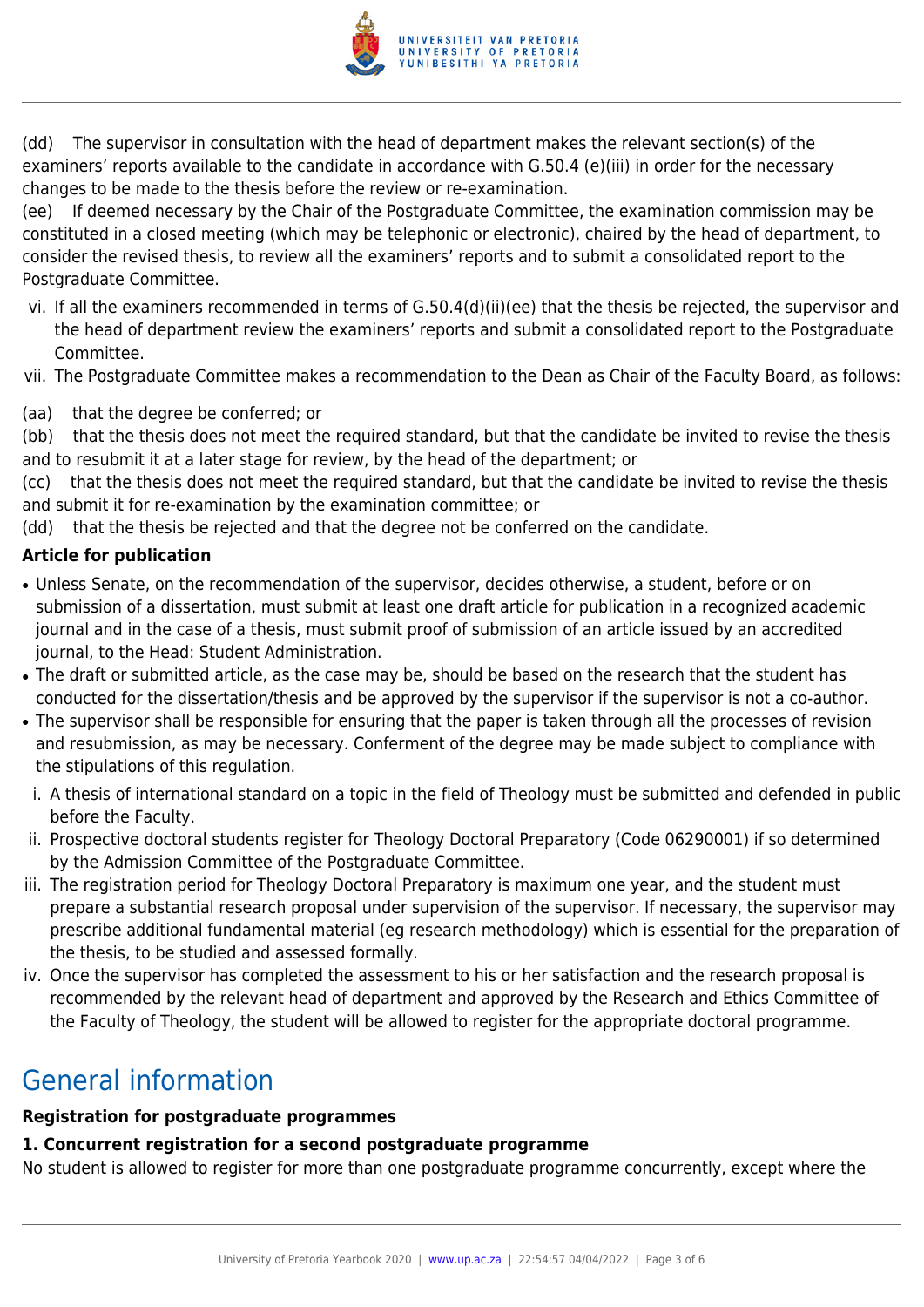

student's academic record warrants it and with the Dean's approval. Continuation of study for the second postgraduate programme will be subject to favourable progress reported by the heads of department in the Faculty of Theology. However, no student will be allowed to participate in examinations for a second postgraduate programme in another faculty during the examinations of the Faculty of Theology.

#### **2. Renewal of registration**

Students of the University are registered for one year of study. After an academic year has expired, students wishing to continue their studies at the University must renew their registration and pay such fees for renewal of registration as prescribed.

No interruption may occur in a postgraduate student's registration for a postgraduate study programme. Should a student interrupt his/her studies, such a student will upon re-registration be liable for the full fees applicable to the degree programme.

If a student interrupts registration for the postgraduate programme and it is not renewed within four years of the first registration, the credits obtained will no longer be valid. The student should repeat the modules already passed.

A student for an honours degree must complete his or her studies within two years. Under special circumstances, the Dean, on the recommendation of the relevant head of department, may give approval for a limited fixed extension of this period.

A master's degree is conferred on a student only if at least one year has expired after obtaining the qualifications required for master's study.

A doctorate is conferred on a student only if at least 12 months since registration for the doctorate at this University have expired. Subject to other faculty regulations, a student for a doctorate must complete his or her studies within three years after first registering for the degree. Under special circumstances, the Dean, on the recommendation of the relevant head of department, may give approval for a limited fixed extension of this period.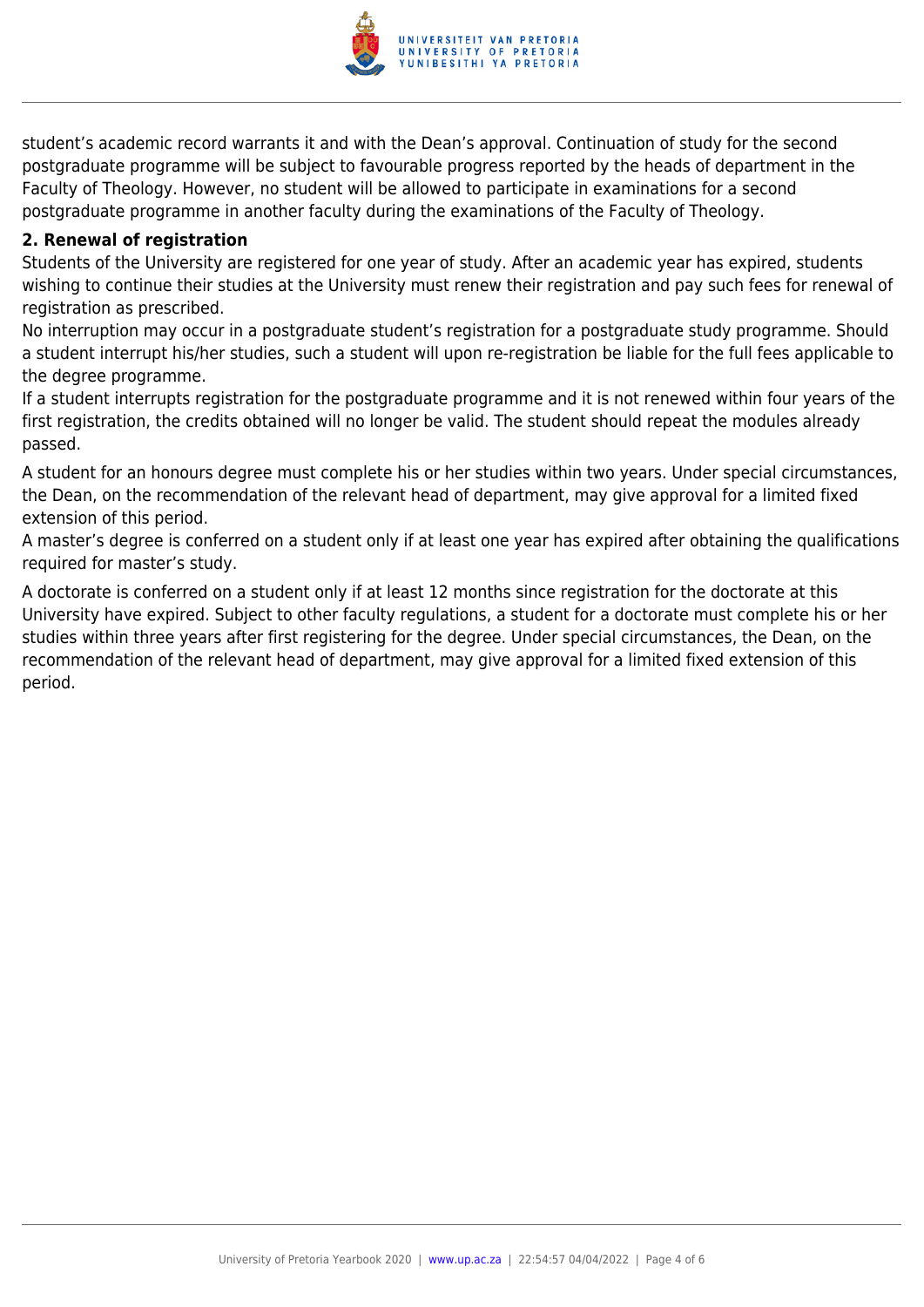

### Curriculum: Year 1

**Minimum credits: 360**

#### **Core modules**

#### **Thesis: Biblical and religious studies 980 (BYB 980)**

| <b>Module credits</b>         | 360.00                         |
|-------------------------------|--------------------------------|
| <b>Prerequisites</b>          | No prerequisites.              |
| <b>Language of tuition</b>    | Module is presented in English |
| <b>Department</b>             | <b>Religion Studies</b>        |
| <b>Period of presentation</b> | Year                           |

#### **Module content**

A comprehensive and advanced research report (thesis) on an approved project has to be done. This is an expert, highly specialised and advanced research project, both across the major discipline and interdisciplinary. Planning, resourcing, managing, and optimizing all aspects of processes engaged in, within complex and unpredictable contexts are important aspects. Complete accountability for research results achieved, and evaluating personal and/or group output. The aim is to build academic leadership and to skill senior management professionals.